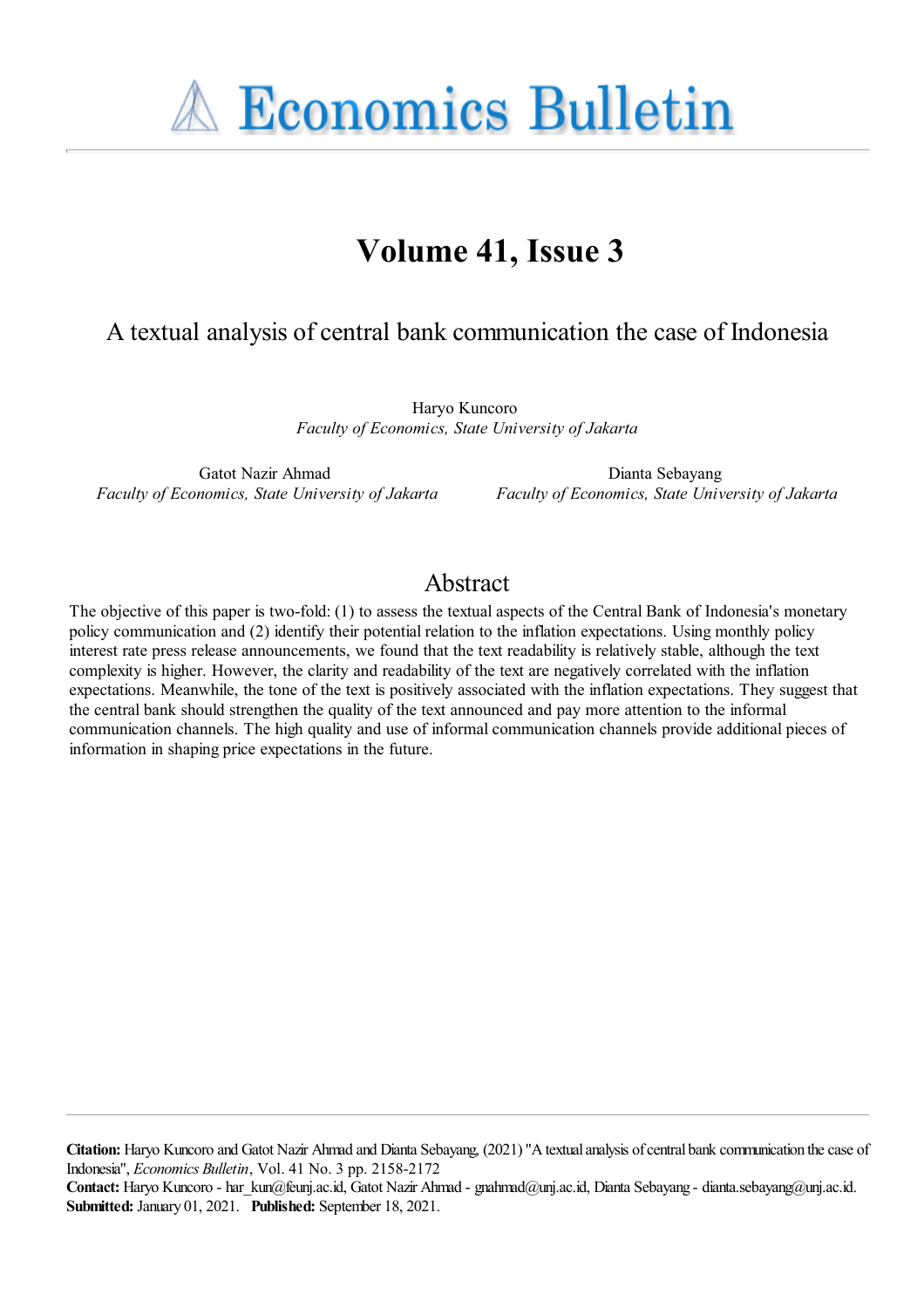#### **1 Introduction**

The effect of the central bank monetary policy communication on the inflation expectations has received much attention in recent years. Communication becomes an instrument of the monetary policy itself, which it is perceived as an unconventional monetary policy gallery and controlling market expectations (Yellen, 2013), and manipulated expectations (Bernanke, 2010). The better the expectation is in line with the monetary-policy purpose, the more effective the central bank would be in stabilizing aggregate demand and price fluctuations (Weidmann, 2018). Accordingly, communication becomes an integral part of monetary policy devices (Draghi, 2014; Parjiyo and Juhro, 2016).

Along with the increasing demand for central bank accountability and transparency trends, the clarity of announcements is an important aspect of the communication process. Poor quality of communication in delivering information could lead to misinterpretation by counterparts, causing uncertainty about the sustainability of inflation in the future, and encouraging financial market players to make inappropriate decisions (Montes and Curi, 2017). Hence, the uncertainty of inflation expectations will determine the actual inflation rate. As in the long run, it potentially creates inflation uncertainty.

The formation of the private sector's inflation expectations is a prominent requirement for the successful of monetary policy in the future, especially in developing countries that adopt the inflation-targeting framework. Under the inflation targeting policy, the central bank has to achieve the target despite uncertainty condition of the future inflation. In this case, the clarity of the information content of the central bank announcement would be an appropriate guide for the future policy direction of the economy. It will help the central bank in emerging markets to avoid inflation volatility rather than by using an active monetary policy (Cabral *et al*., 2018).

Indonesia, as a developing nation, is a good case to assess the nature of monetary policy and price stabilization in the context of central bank communication. High inflation rate after the Asian monetary crisis in 1997/98 has pushed the Central Bank of Indonesia to conduct economic recovery and stabilization programs. The Act No. 23/1999 protects the independence of the Central Bank of Indonesia to any interventions. As a result, the Central Bank of Indonesia has the authority to been implement inflation targeting frameworks since July 2005. Thus, Indonesia in the 2010s is one of the major emerging countries to conduct numerous economic reforms that yield lower inflation rates. This condition has led to the question of the effectiveness of central bank communication policy.

This study will discuss the textual aspects of the Central Bank of Indonesia's monetary policy communication. Some aspects to be investigated include the clarity and readability of monetary policy announcements. After that, we assess their consequences for the inflation expectations. Taking the case in Indonesia, the lessons learned would be beneficial to improve prices stabilization policy for the other developing countries. The remaining sections of this article will be structured as follows. The next section presents a review of the recent literature. The methodological aspects and the data are explored in the third section. The fourth section discusses the results of the study. In the final section, conclusions and policy implications are drawn.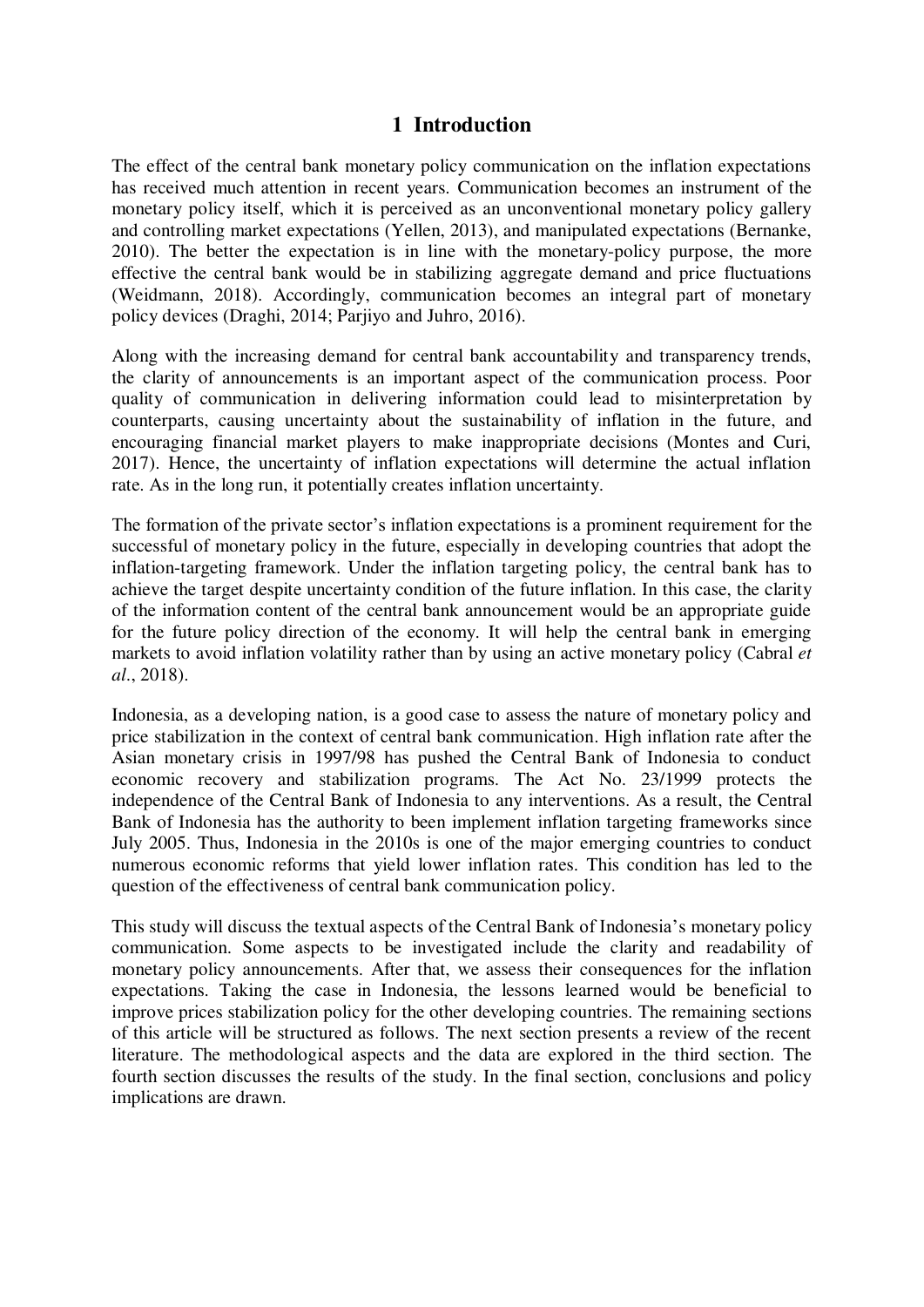### **2 Literature Review**

A wide variety of frameworks has been developed to explain the expectations formation process. However, information about many aspects of monetary policy decisions and their implementations offered by central banks leads to different results. Jansen and De Haan (2007) found a negative relationship between European Central Bank (ECB) communication regarding risk and price stability. In contrast, Ullrich (2008) showed that the information content of the speech of the central bank leadership contributes to the explanation of the formation of inflation expectations.

Jansen (2011a) directed attention to the clarity of the announcement. Using the readability statistics of Humphrey-Hawkins testimony given by the Chair of the Fed, he concluded that clarity of information had an effect on diminishing volatility. Using the same method, Jansen (2011b) showed that the testimony given by Volcker and Greenspan was difficult to follow. Those conclusions imply that the information needs of the general public through different and more accessible communication channels are required to improve transparency.

To the extent of the difference of views, Oliveira and Curi (2016), as well as Montes *et al*. (2016), concluded that clarity and transparency can reduce dispersion about inflation expectations. Montes and Nicolay (2017) showed that clarity of information assists the central bank to establish monetary policy credibility. They argued that transparency and communication can lower uncertainty about the intention of the central bank, convey its actions in the future, and improve the information supplied by the central bank. Lee *et al*. (2019) found that Korean lexicon-based measures help the economic agents in predicting the monetary-policy decision of the Bank of Korea.

On other avenue, Brand *et al*. (2010) looked at the effects of communication policy which are affecting the level of money markets and the predictability of monetary policy stance. Rosa (2010) found that the exchange rate responds to the explanation given by the central bank. Born *et al*. (2012) by taking the case of the ECB and the Fed found communication regarding macro-prudential supervision significantly affects the stock markets in emerging economies. Similar studies were conducted to output (Hansen and McMahon, 2016), financial market (Moessner, 2014), and interest rates (Seelajaroen, *et al*., 2020) and found diverging results, however.

Some aspects of communication have attracted much attention in emerging economies. Rozkrut *et al*. (2007) studied the impact of central bank communications in Czech, Hungarian, and Polish on the financial markets. They found that different communication strategies have different effects. Başkaya *et al*. (2012) showed that the implementation of monetary policy and intensive communication efforts exerted by the Turkey central bank reduce the sensitivity of expectations to the realization of inflation. In India, the effectiveness of communication in governing the predictability of monetary policy relies on the structure of monetary policy and the central bank's communication strategy (Mathur and Sengupta, 2019). The official inflation forecasts released by the Central Bank of Philippines significantly affect the private-sector economists' inflation expectations not only for the corresponding year but also one-year ahead (Espano, 2018).

While empirical research on monetary policy communication in both developed and emerging countries has been widely conducted, a similar study in Indonesia is limited. Hakim (2016) found that the inflation rate target set by the Central Bank of Indonesia does not significantly affect the actual inflation rate. This indicates the dominance of the backwards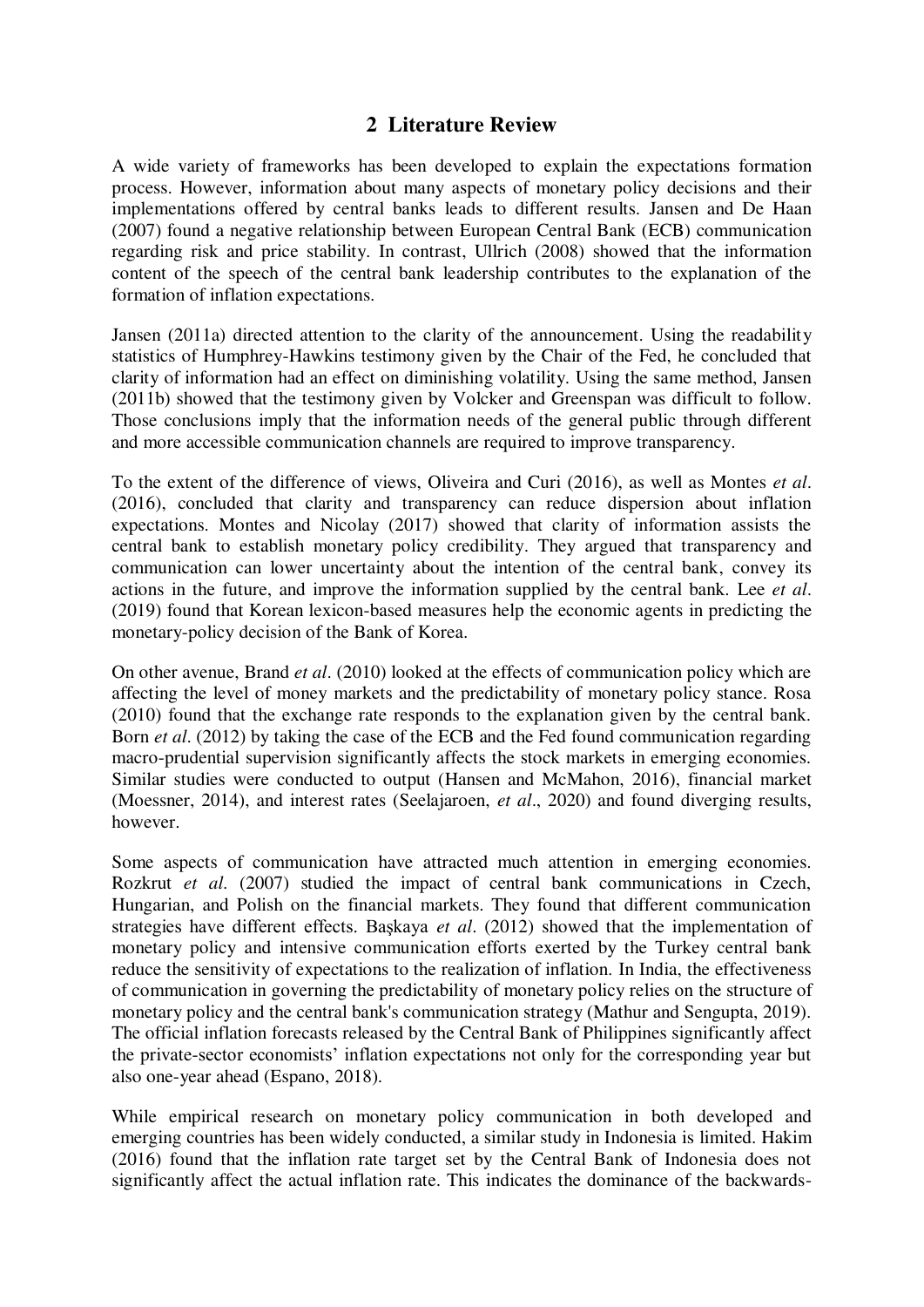looking mindset in shaping inflation expectations. Since inflation expectations affect the future price movements, it is not surprising that the Central Bank of Indonesia has become so responsive in responding to any changes in the inflation expectations (Dewati *et al*., 2009).

Other researchers are focusing on a forward-looking approach. Using survey data, Anwar and Chawwa (2008) indicated that the market perception survey is better reflected in the targeted inflation rather than the actual inflation. Another interesting finding is that the implementation of the inflation-targeting policy has directed economic agents' expectations to follow the announced inflation target. In contrast, Agustin *et al*. (2015) evaluated some obstacles which are related to survey data. They also found that respondents' concern about the central bank's inflation target is relatively limited.

Sahminan (2008), based on the official announcement of the central bank's monetary policy, found that the loose-policy tendency statements tend to be more effective compared to the strict-policy tendency statements to control the short-term interest rates. Dewati *et al*. (2009) emphasized that the communication strategy has a significant influence in determining the gap between inflation expectations and actual inflation. An increase in one wording indicator unit will reduce the inflation expectation gap. It means that the announcement released by the central bank helps to construct expectations, so that the actual inflation will be closer to the inflation expectations.

Recently, Ahokpossi *et al*. (2020) argued that the Central Bank of Indonesia has made significant progress in the transparency of its communication as well as in the institutional framework to support this. Nonetheless, their results suggest ways in which the impact of communication can be further improved, including by strengthening the clarity of policy messages. Kuncoro (2021) proved that the clarity of policy messages significantly reduces the inflation volatility. However, Ahokpossi *et al*. (2020) did not discuss the expectation inflation and Kuncoro (2021) focused on the inflation expectation gap, instead of inflation expectation itself.

Moreover, empirical works on central bank communication show contradictory conclusions. They are challenges for researchers to further investigate direct, transparent, and objective measurements of the verbal information of central bank's communication. Lucca and Trebbi (2011) noted that most research focused on formal communication, financial stability reports, and press conferences. Garcia-Herrero *et al*. (2019) showed robust empirical evidence of powerful oral and written communication from the central bank. In contrast, Su *et al*. (2019) concluded that informal channels seem to be more fruitful than formal ones. Therefore, inevitably it requires further investigations.

### **3 Research Method**

This research assumes that the textual clarity of monetary policy announcements in terms of the inflation expectations will strengthen the credibility of the central bank policy in managing macroeconomic variables. For this reason, the present study will start to explore the monthly-governor's board meeting press release to the public.

However, conducting this method is not an easy task. Monetary policy statements generally comprise a variety of information: an appraisal of the current state of the economy within the business cycle, analysis of the recent monetary conditions, the monetary policy stance, and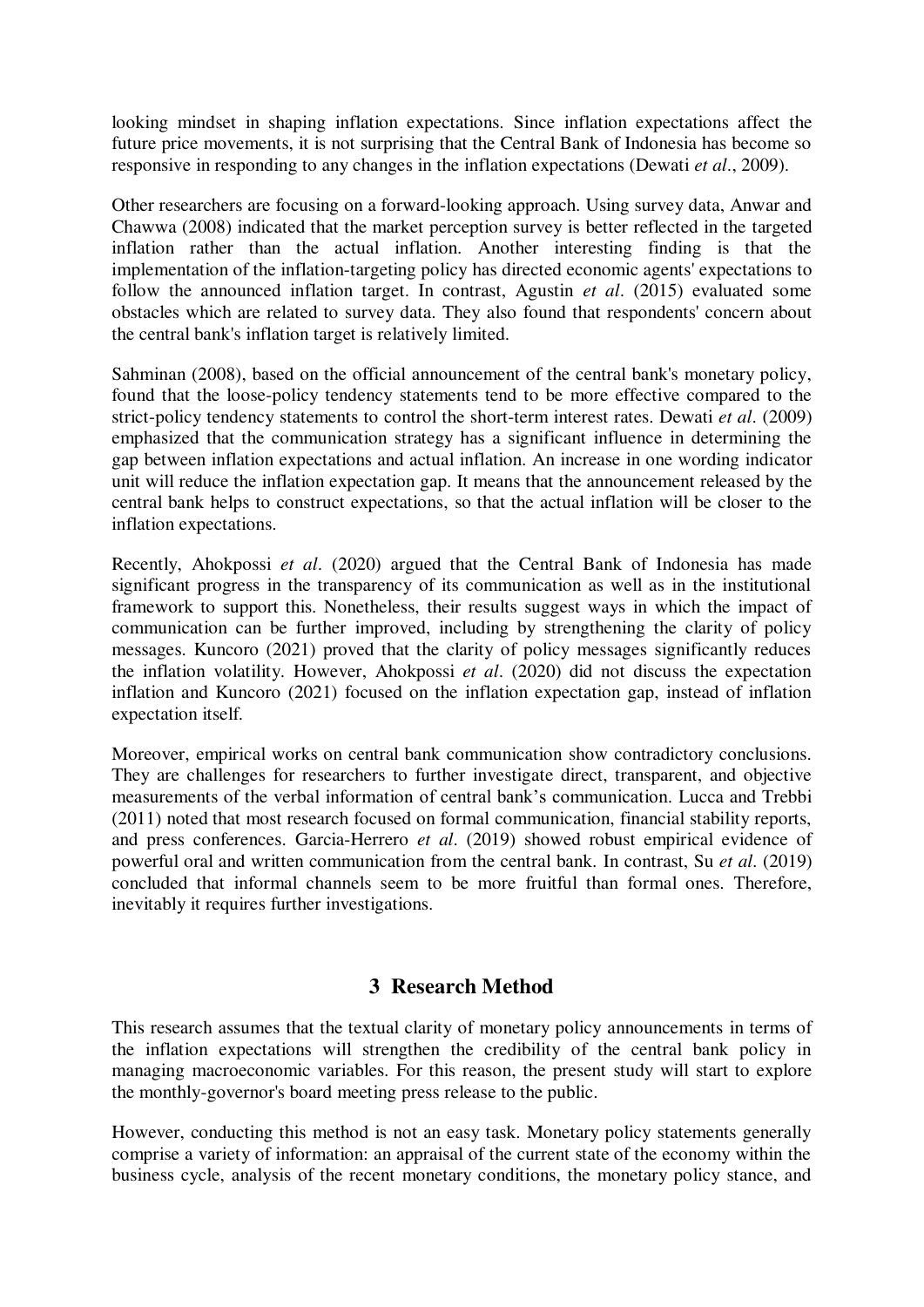alternatives direction on future policy. Praet (2014) exemplifies that much of the vocabulary used by central banks in communicating is less relevant to the audience but intuitively the contents of the message are very relevant to the lives of many people.

The linguistic literature on communication clarity focuses on the readability aspect. Since most of the communication is delivered in the written forms. Therefore, legibility is an important part of this framework. Clarity closely relates to the legibility of texts (Jansen, 2011a and 2011b; Bulíř *et al*., 2013; Montes *et al*., 2016; Jansen and Moessner, 2016; Mendonca and Nicolay, 2017; Montes and Nicolay, 2017). When someone has to read text with complex words or compound sentences, he/she will experience difficulties extracting the main message (Jansen, 2011b).

The first dimension of the text complexity concerns the number of words used. The readers may be cognitively suffered when they face longer statements. It is similarly important to consider the grammar and structure of the statement. For this purpose, clarity of announcement should be able to gauge the readability and lexical diversity of the statement. The Flesch ease score (Flesch, 1948) is a good representative to capture the clarity of the text announcement. Flesch's statistics takes into account two textual aspects: (1) the number of syllables per word and (2) the number of words per sentence.

The Flesch index (*FI*) shows the ease of reading text. The scores range from 0 to 100. A score of 100 indicates easy to understand text, a score of 70 indicates easy to understand text for adults, a score of 30 indicates very difficult to understand the text (Flesch, 1948). The Flesch index formula is:

$$
FI = 206.835 - 1.015 \times \frac{\#Words}{\#Sentences} - 84.6 \times \frac{\#Syllables}{\#Words}
$$
 (1)

The Farr-Jenkins-Paterson (FJP) index (Farr *et al.*, 1951) counts the number of one syllable words per 100 words. The FJP index has a negative sign. The interpretation is that the lower the index value (for example, −50), the statement made is less legible. The FJP formula can be specified as:

$$
FJP = 1.599 \times \frac{\#Syllables}{\#100 words} - 1.015 \times \frac{\#words}{\#Sentences} - 31.517
$$
 (2)

Furthermore, Kincaid *et al*. (1975), derived from the Flesch index, modified a formula which calculated it into a level (*GL*) to evaluate a text.

$$
GL = 0.39 \times \frac{\#Words}{\#Sentences} + 11.8 \times \frac{\#Syllables}{\#Words} - 15.59
$$
 (3)

*GL* values indicate direct clarity. If *GL* increases, it represents higher clarity in communication. *GL* at level six, for example, fits for someone under formal education who is 11-12 years old.

The Flesch, FJP, and *GL* indices are the most widely readable readings indicators used in the literature on central bank monetary policy communication (Luangaram and Wongwachara, 2017). Since the Flesch formula is very similar to the Kincaid formula, this study chooses the first one rather than the second one as it has been less frequently used in the references. Moreover, the FJP index is highly correlated with the two previous formulas (Mathur and Sengupta, 2019).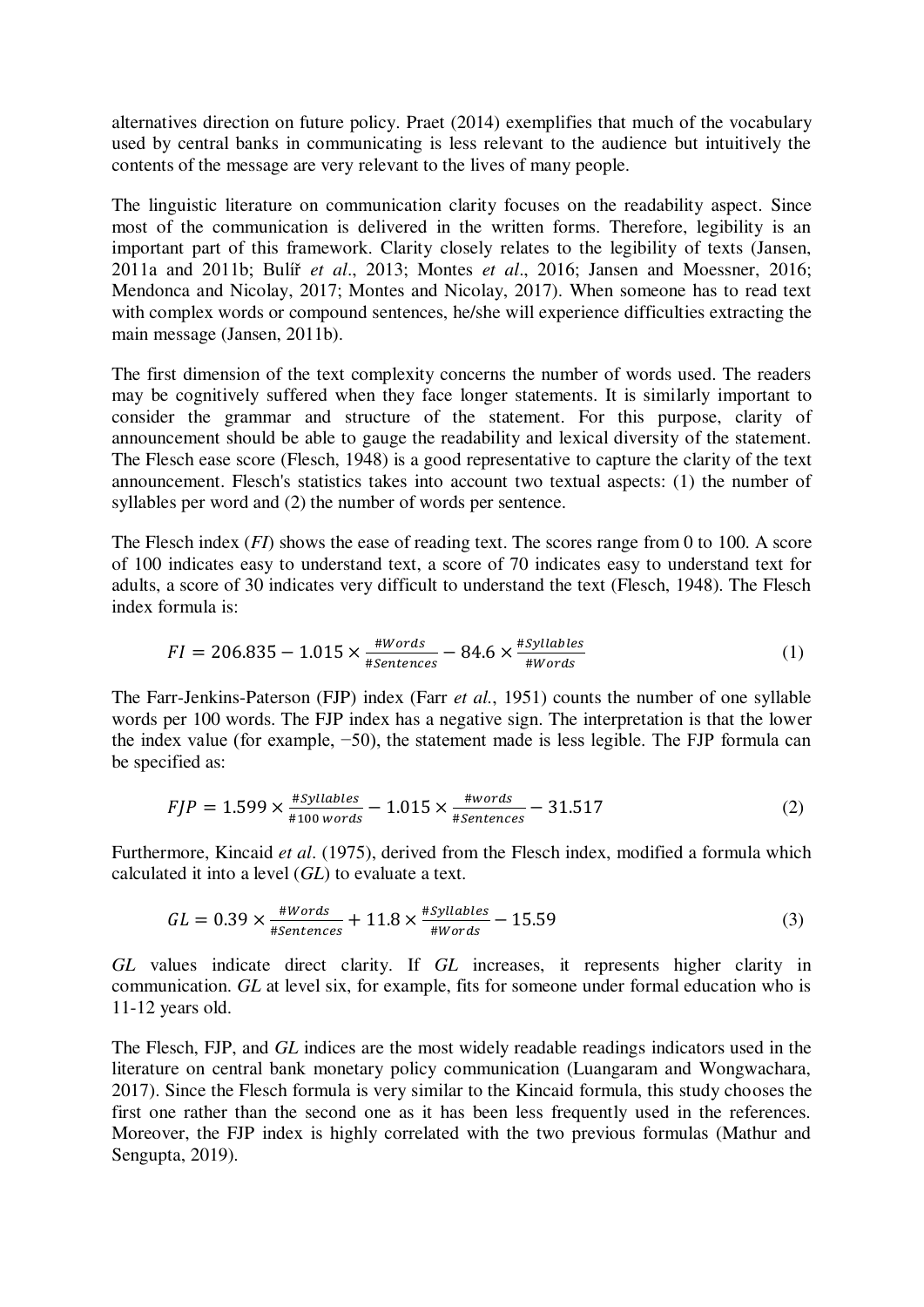The readability index approach has some advantages of not creating a researcher's bias, just considering the textual characteristics, and setting aside any subjective measurements (Nicolay and Oliveira, 2019). However, the three readability indices above are English-based measurements. The text readability index in Indonesian is developed by Pranowo (1998). Different from English-based methods, the Pranowo formula has thirteen indicators for measuring readability. Unfortunately, the Pranowo index is rarely used. Biddianika *et al.* (2016), for example, exploited the Pranowo formula and found that it did not really contribute to the difficulty of biomass energy reading comprehension in Indonesian in spite of the origin of the technologies' terms coming from another language.

We do not adopt the Pranowo index for several reasons. First, the three readability indices above have become universally applicable to non-English languages, such as Finnish, Hungarian, Malaysian, Spanish, Turkish (Taylor, 2012), and possibly Indonesian. Second, according to Singer and Dohlan (1982), readability can be determined by using formula and reader responses. While the standard readability indices are based on the characters, syllables, words, sentences, and paragraphs, the thirteen indicators proposed by Pranowo are typically a set of tests on the ability to read a text which is beyond the scope of this study. Third, we use the index in the first-difference because the importance is not the level of text readability of the announcements, but it's deviation. The first-difference of the index is consistent to infer whether the communication becomes clearer. Thus, it is more sufficient to explain the formation of inflation expectation.

The second dimension of the text complexity concerns the content. The loose-policy tendency statements tend to be perceived differently compared to the strict-policy tendency statements which probably are more effective to shape the public expectation. The 'tone' contents of the release of the results of the board of governors' meeting are classified into an index that uses a discrete and positive scale. The contents of the announcement giving clarity of the policy direction for the future are given a score of 1. A score of 0 is given for 'flat' announcement content without informing any policy direction going forward. Therefore, this index is a binary dummy variable about the message of the monetary policy.

The inflation rate is understood to be a relative increase in the general price index. The expected inflation refers to the expected price index, while the actual inflation refers to the actual price index.

$$
Infa = \frac{PA_t - PA_{t-1}}{PA_{t-1}} \approx Log(PA)_t - Log(PA)_{t-1} = \Delta Log(PA)_t
$$
 (4a)

$$
Infe = \frac{PE_t - PE_{t-1}}{PE_{t-1}} \approx Log (PE)_t - Log (PE)_{t-1} = \Delta Log (PE)_t
$$
 (4b)

This study used data mostly from the Central Bank of Indonesia. The text of the press release of the Board of Governors' Meeting results published by the Central Bank of Indonesia will be reviewed for clarity as well as readability. The official text was obtained from the Department of Communication of the Central Bank of Indonesia. We used the Monthly Report in Indonesian, even though the official English translation is also provided. This is unavoidable due to the Governor Board of the Central Bank of Indonesia uses Indonesian for their internal discussions, decision making, and announcement to the public. Therefore, economic agents react to the Indonesian version.

Data on inflation expectations were also obtained from a survey by the Central Bank of Indonesia. The Central Bank of Indonesia conducts a routine monthly survey of a sample of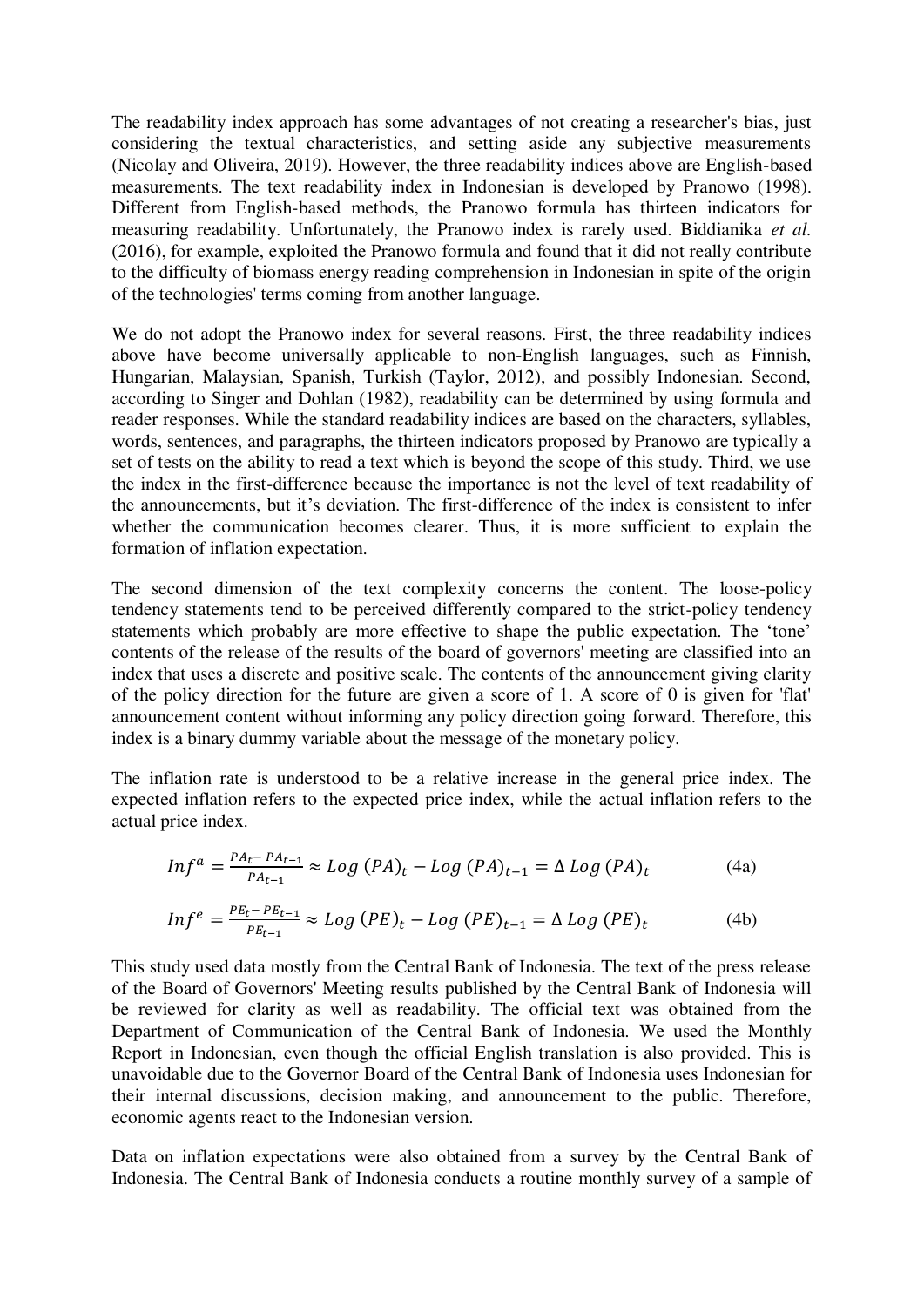all economic actors to determine the future inflation forecasts. The wide respondents' characteristics which are covered by the survey are representative to presumably infer the expected price from the central bank policy statement. The inflation expectations are classified into three periods: inflation 3- (shorter period), 6- (medium period), and 12- (longer period) month-ahead. The actual price index was collected from the Central Agency of Statistics. The consumer price index is calculated for 1 month as a reference to the prices level expectations. The scope of this research extends from April 2016 to December 2019. The April 2016 period is set as the beginning of observation related to the use of 7-day reverse repo rates as policy rates replacing the BI rate.

#### **4 Results and Discussion**

Table 1 provides the descriptive statistics covering mean, median, and extreme (maximum and minimum) values for each variable of interest. The average values of the inflation expectation (*Inf1<sup>e</sup>*, *Inf3<sup>e</sup>*, and *Inf12<sup>e</sup>*) and actual inflation (*Inf<sup>a</sup>*) rates are not far from each other. The 3-month-ahead expected inflation rate is relatively volatile compared to the two others as presented by the higher standard deviation as well as the range of extreme values. However, applying a one-sample test proves that the mean value of *Inf1<sup>e</sup>* , *Inf3<sup>e</sup>* , and *Inf12<sup>e</sup>* significantly is not different from each other at the 95 percent confidence level.

The mean value of FI is 21.7, which means that the text of announcements is very difficult to read. This is supported by the JFP index whose average value is -50.8. In the US education system, for example, the 22-scored readability text is best understood by university graduates. The result is reasonable when we look at the tone. The number of the announcement giving clarity to the future direction is less than that of the 'flat' announcement. Our question is whether the low inflation expectation rate is associated with the lack of policy direction going forward or alternatively refers solely to the target and actual inflation rate, i.e. the public expectation is independent of the monetary policy announcement. It will be checked again more deeply using statistical methods.

|                 | Infl <sup>a</sup> | Inf3 <sup>e</sup> | Inf $6e$  | Inf $12^e$ | FI        | <b>FJP</b> | <b>TONE</b> |
|-----------------|-------------------|-------------------|-----------|------------|-----------|------------|-------------|
| Mean            | 0.0028            | 0.0001            | 0.0029    | 0.0018     | 21.6944   | $-50.8172$ | 0.3182      |
| Median          | 0.0023            | 0.0044            | 0.0090    | 0.0006     | 21.6257   | $-50.6802$ | 0.0000      |
| Maximum         | 0.0097            | 0.1101            | 0.0695    | 0.0528     | 22.5846   | $-48.3123$ | 1.0000      |
| Minimum         | $-0.0027$         | $-0.0908$         | $-0.0595$ | $-0.0366$  | 20.7329   | $-54.0971$ | 0.0000      |
| Std. Dev.       | 0.0027            | 0.0396            | 0.0291    | 0.0176     | 0.4705    | 1.2998     | 0.4712      |
| <b>Skewness</b> | 0.3719            | $-0.1424$         | $-0.1971$ | 0.4959     | $-0.0393$ | $-0.4969$  | 0.7807      |
| Kurtosis        | 2.6430            | 3.7995            | 2.5269    | 3.5085     | 2.1900    | 3.0043     | 1.6095      |

Table 1: Descriptive Statistics

Source: Central Bank of Indonesia and Central Agency of Statistics (processed)

Figure 1 shows the variety in vocabulary index. The left side of Figure 1 displays that the syllable per word (SPW) slightly declined. The high syllable per word took place at the beginning of 2016 and 2018 when the exchange rate sharply fluctuated. At those times, the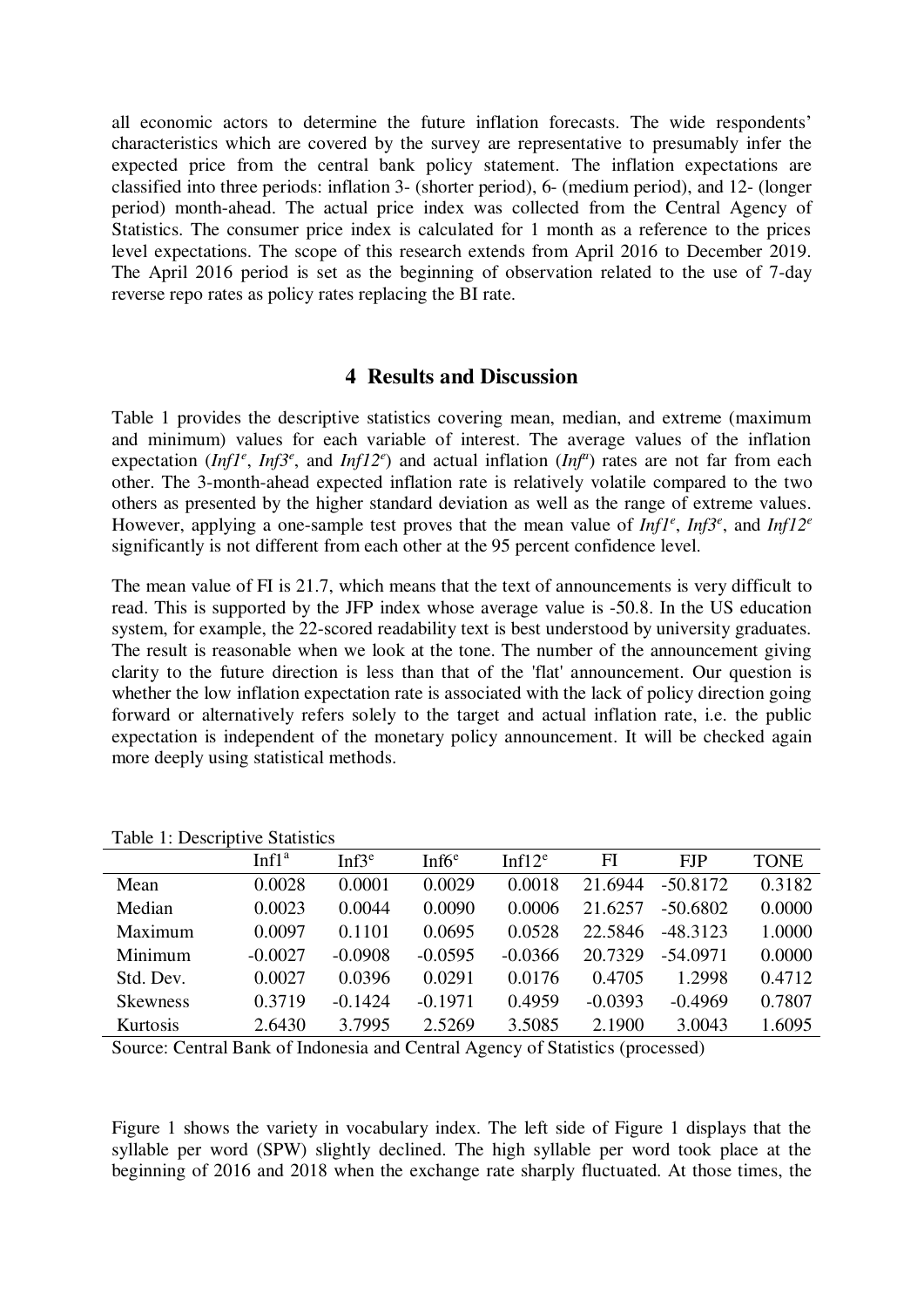central bank used many explanations to cool down the market. It seems that the central bank optimized any aspects of communication including moral persuasion along with a technical monetary policy to achieve market stabilization.

Despite the decrease in the syllable per word, the average number of words per sentence (WPS) is in the upward trend. The central bank at present uses around 3 more words in a sentence referred to the past. This is, of course, a negative development for text readability as it does not simplify the sentence structure. We also discover that the WPS and SPW are normally distributed, but the SPW distribution is less skewed than that of WPS. It implies that most of the mass data of WPS lie on the right side, thus the mode's value is greater than the mean value.



Syllable per Word Word Word per Sentence

The comparison of text readability between two Governors (Agus Martowardoyo replaced by Perry Warjiyo in May 2018) does not alter the conclusion. The SPW and WPS remained stable and the format of the announcements did not change. However, at the beginning of the Perry Warjiyo era, he used many words per sentence but less syllables per word. It took place concurrently with the nature of the economic cycle and the background to the policy interest rate decisions.

Furthermore, based on Figure, 1 it is not surprising that the text complexity substantially hikes. The left side of Figure 2 shows the Flesh-Kincaid (1975) index of complexity increased from 21 to 22 points for the whole observation period. An average of 22 points is very difficult to read in the tone of monetary policy announcements (as presented in the right side of Figure 2). Therefore, the complexity of communication should be focused not only on the senders and intermediaries but also on the receivers (Blinder, 2006).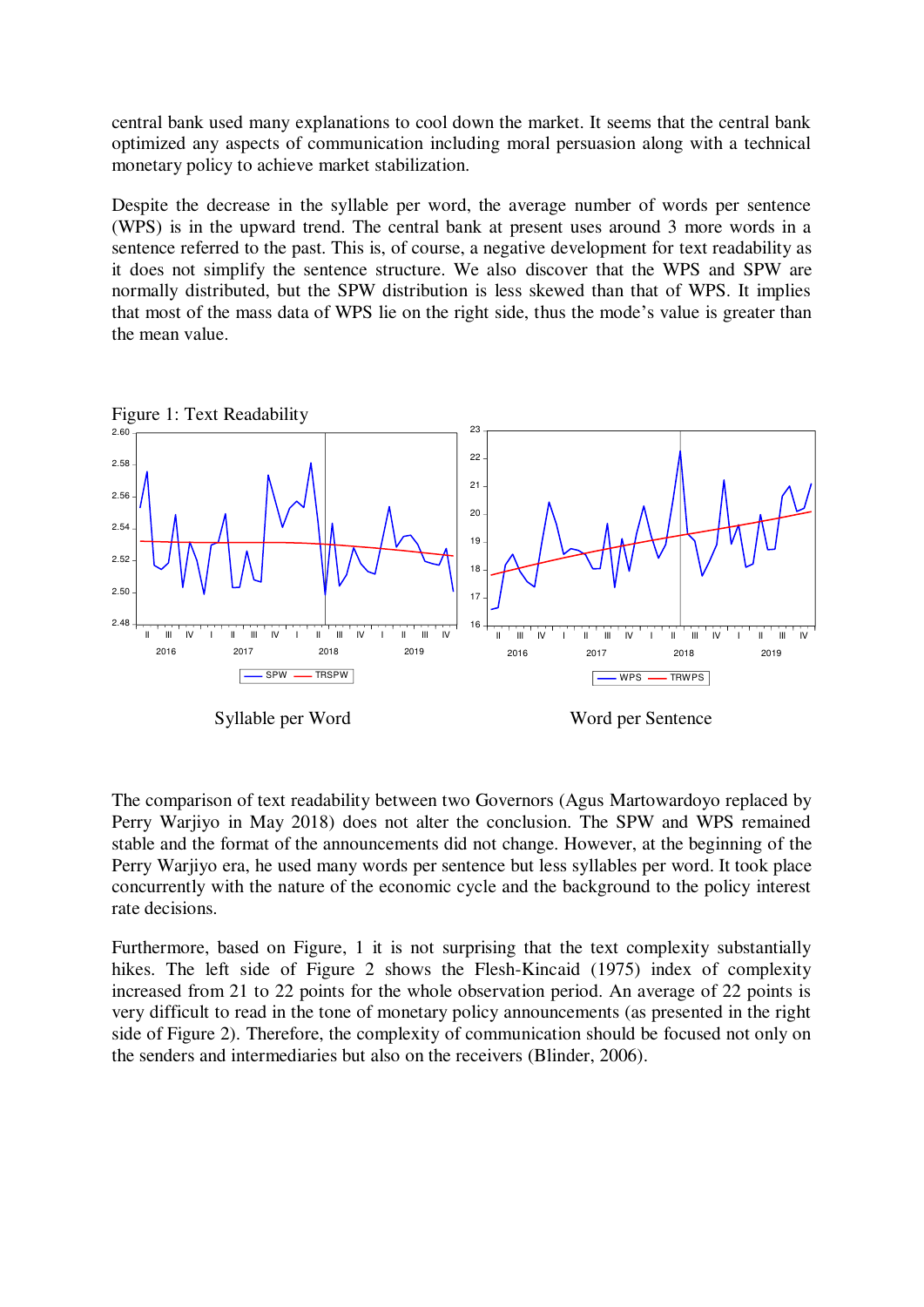



FI Index of Complexity Monetary Policy Stance

It is generally accepted that a more difficult central bank statement could deteriorate the ability of market participants to make informed judgments  $-$  displaying the gap between the quantity and the quality of communications. More conspicuous press releases announcements are also related to lower monetary policy forecast errors (Siklos, 2011). However, it is difficult to determine based solely on these indices whether the economic message of the interest rate announcements became more difficult to understand. It is also reasonable to assume that the addition of graphs, for instance, inevitably improved the quality of communication, but this improvement is not reflected when focusing on indices that take only word and sentence lengths into account.

The complexity index does not take into account the content of the text, but it is clear that knowledge in the field relevant to the text helps to understand it. It is worth to note that a complexity level that is too low will make it very difficult to properly deliver technical and professional messages. Accordingly, text, words, and sentences only refer to the semantic orientation. They are not intuitively vulnerable to quantification in the context of intensity and direction of meaning.

The above semantic measures have their strengths and weaknesses. The central banks could be too wordy without providing any meaningful information. The problem is that it is subjective, depending on the reader's judgment and can be time-consuming. Table 2 shows how communication scores based on written statements could cover the monetary policy position of the central bank and systematically affect the interest rate policy. There is no judgment involved and therefore it is more comparable and easy to assess. It is based only on word frequencies, as well.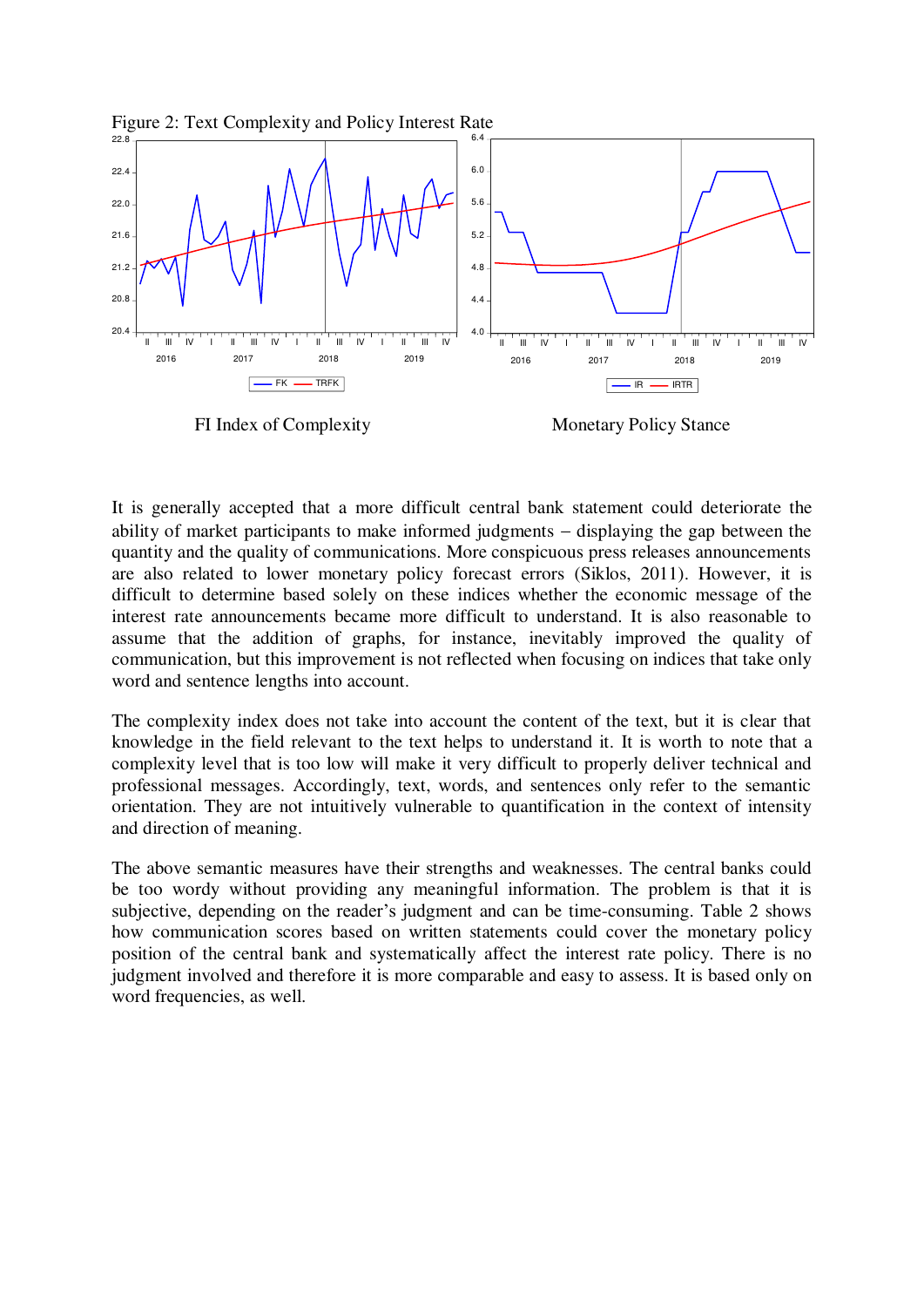| No.            | Word             | Count | No. | Word                     | Count |
|----------------|------------------|-------|-----|--------------------------|-------|
|                | Inflation        | 600   | 11  | <b>Banking</b> system    | 177   |
| $\overline{2}$ | Economic growth  | 358   | 12  | Exchange rate            | 173   |
| 3              | Bank credit      | 311   | 13  | Monetary policy          | 158   |
| 4              | Government       | 258   | 14  | Consumption              | 151   |
| 5              | Price            | 244   | 15  | Current account deficits | 112   |
| 6              | Interest rate    | 237   | 16  | Liquidity                | 107   |
| 7              | Export           | 231   | 17  | Foreign capital          | 106   |
| 8              | Investment       | 225   | 18  | Trade account            | 104   |
| 9              | Import           | 204   | 19  | Domestic demand          | 97    |
| 10             | Financial market | 178   | 20  | Macroprudential          | 92    |

Table 2: Top 20 Keyword Counts

Source: Central Bank of Indonesia

Next, we run correlation as performed in Table 3. The coefficients of correlation among the expected inflation rates are positive. It is shown that the correlation between Inf6 $^{\circ}$  and Inf12 $^{\circ}$ is higher than the correlation among the two variables and  $Inf3<sup>e</sup>$  respectively. It seems that the longer pair inflation expectation, the higher its correlation, suggesting the potential impact of the quality of the central bank monetary policy announcements. Connecting them further to the readability index offers some interesting results. The clearer the monetary policy announcement is associated with the lower expected inflation rates. Conversely, the clearer tone of the announced monetary policy text released is related to the higher expected inflation rates.

The above results indicate that market players relatively do not consider the quality of information provided in the central bank announcement to perform their 3-month-ahead inflation expectation. They pay more attention rather to the current inflation rate or target inflation rate. This result confirms Ullrich (2008) regarding the speech statement, Sahminan (2008) in the context of the policy interest rate announcement, and Kuncoro (2021) with regard to inflation gaps.

However, the result is quite different when we consider the 6- and 12-month-ahead perspectives. The market players respond to the change in information contents. In this case, they would decrease their inflation expectation irrespective of the actual inflation rate. It means that the degree of backwards-looking behavior gradually declines (as found by Dewati *et al*. (2009), Agustin *et al*. (2015), and Hakim (2016)). In the international context, those findings confirm Başkaya *et al*. (2012) and Espano (2018) respectively.

The above results show that the market players could be risk aversive, trusting the central bank announcement in the longer time horizon. Accordingly, they prefer to believe that the central bank will commit to the inflation target rather than the actual inflation rate as found by Anwar and Chawwa (2008). The above results are plausible. The targeted inflation rate in Indonesia is set for a year-ahead – instead of a month-ahead or three-month-ahead – and applies for three years in advance. Therefore, the market players consider the signal of monetary policy to be credible.

The central bank commitment to the inflation target is also justified here. In this case, the capability of a central bank to preserve the current inflation rate is critical in stabilizing inflation volatility in the long-run as found by Lee *et al*. (2019). It also is notable that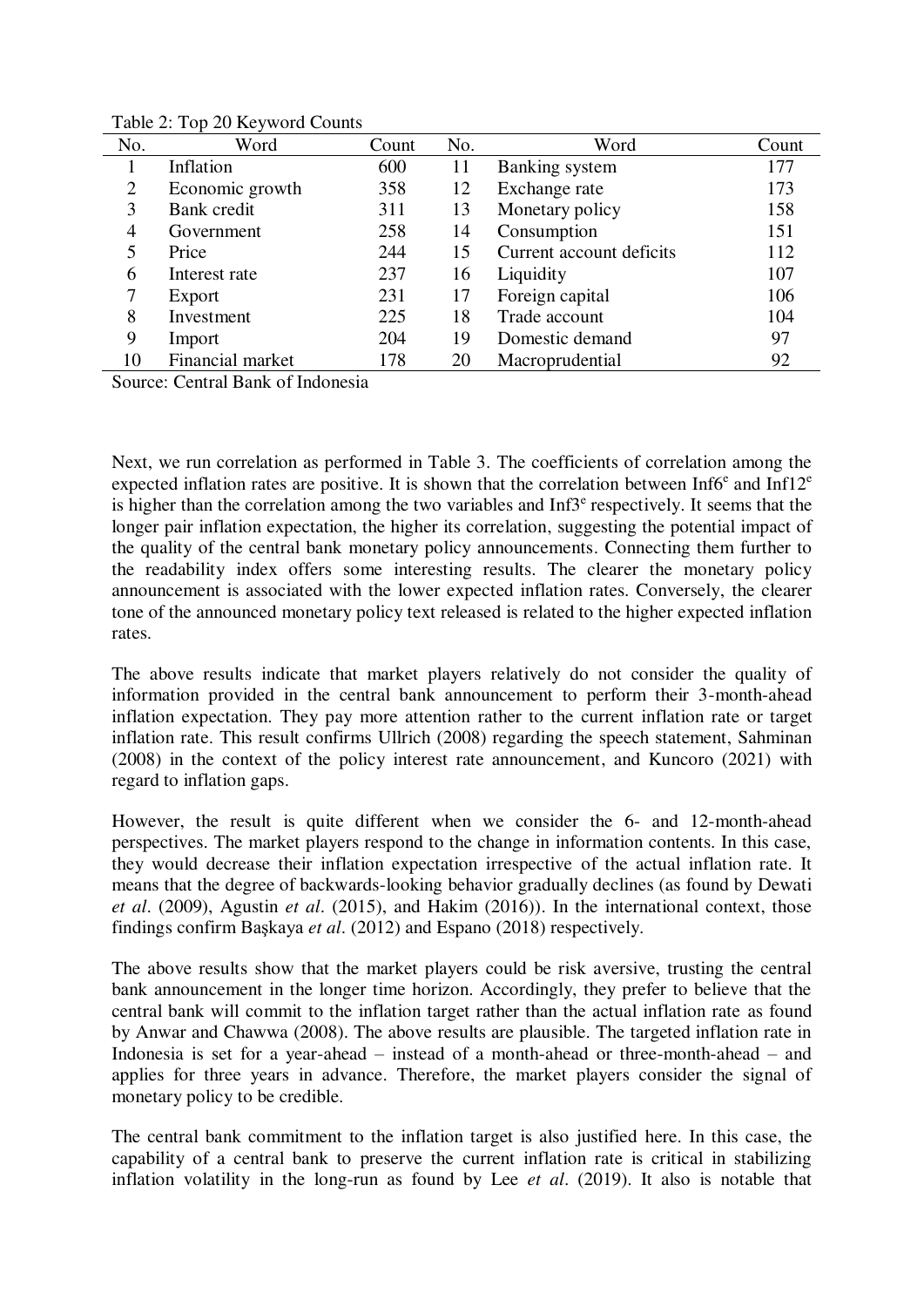inflation stabilization in the future requires inflation stabilization in the current period to maintain the credible monetary policy as found by Montes and Nicolay (2017). This finding is also consistent with the most empirical studies in Asian countries as explored by Filardo (2018).

|          | ັ        |            |                      |              |             |
|----------|----------|------------|----------------------|--------------|-------------|
| $Inf3^e$ | Inf $6e$ | Inf $12^e$ | $\Delta \mathrm{FI}$ | $\Delta$ FJP | <b>TONE</b> |
| 1.00     | 0.02     | 0.42       | $-0.19$              | 0.04         | 0.14        |
| 0.02     | 1.00     | 0.55       | $-0.24$              | 0.26         | 0.08        |
| 0.42     | 0.55     | 1.00       | $-0.21$              | 0.20         | 0.24        |
| $-0.19$  | $-0.24$  | $-0.21$    | 1.00                 | $-0.81$      | 0.03        |
| 0.04     | 0.26     | 0.20       | $-0.81$              | 1.00         | $-0.08$     |
| 0.14     | 0.08     | 0.24       | 0.03                 | $-0.08$      | 1.00        |
|          |          |            |                      |              |             |

Table 3: Correlation Matrix among Inflation Expectations and Textual Aspects

The findings above suggest improvements in transparency as found by Ahokpossi *et al*. (2020). The central bank monetary policy communications are important in the process of shaping inflation expectations. Since monetary policy and central bank communication also reflect some institutional aspects, we next conduct a one-way analysis of variance test to check whether the three types of inflation expectations differ between two regimes (before and after May 2018). The results are presented in Table 4.

The result regarding the sensitivity of two regimes, unfortunately, is insignificant, confirming to the visual inspection on Figures 1 and 2. There are no differences in inflation expectations between the two regimes nor institutional aspects. However, the inflation expectation becomes more responsive, particularly at the higher inflation rates which are in line with Mathur and Sengupta (2019) in the case of India.

|                | $Inf3^e$    |        | Inf6 <sup>e</sup> |        | Inf $12^e$  |        |
|----------------|-------------|--------|-------------------|--------|-------------|--------|
|                | <b>Stat</b> | Prob   | <b>Stat</b>       | Prob   | <b>Stat</b> | Prob   |
| F              | 0.9560      | 0.3930 | 0.4243            | 0.6571 | 0.7956      | 0.4583 |
| Log likelihood |             |        |                   |        |             |        |
| ratio          | 2.0544      | 0.3580 | 0.9237            | 0.6301 | 1.7163      | 0.4239 |
| Wald           | 1.9119      | 0.3844 | 0.8486            | 0.6542 | 1.5911      | 0.4513 |

Table 4: One-Way Anova Test

Those results suggest the successful effect of central bank monetary policy communication as a primary source on the inflation expectation in Indonesia. The text readability and tone plays an important role in reducing asymmetric information. The economic agents consider all central bank announcements about monetary policy as news instead of noise. Supported by the role of media (printed and visual) as a secondary source of information who process the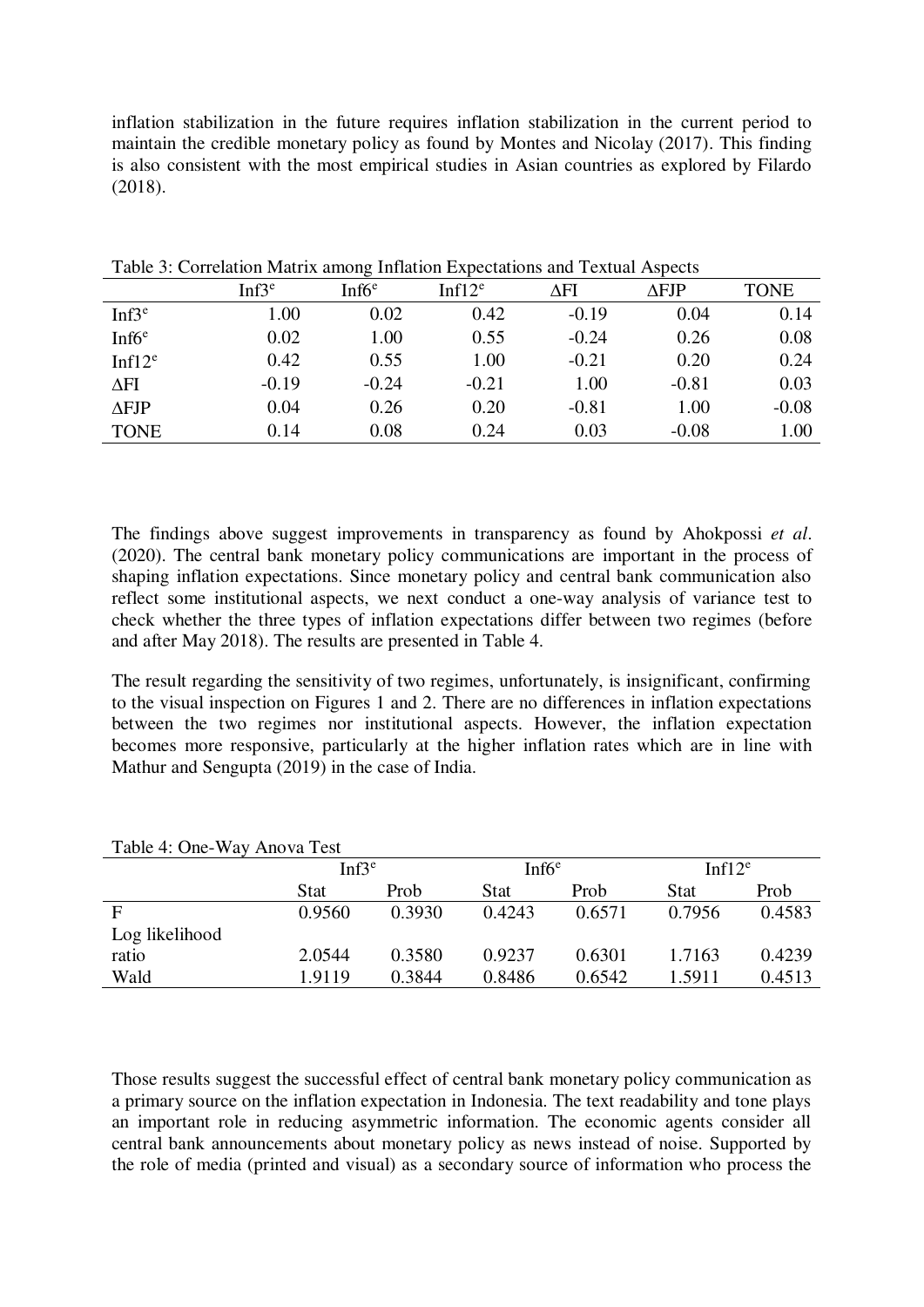complex policy reports with the help of experts and publish and possibly influence the expectation. The learning process of the available information encourages the agents to constantly update their expectations (Orphanides and Williams, 2005). The central bank consistency in announcing monetary policy in advance will strengthen credibility in the long run. Our findings also support the point made in Lucca and Trebbi (2011) in the context of formal communication. The quality of the central bank announcement should not be omitted when identifying monetary policy shocks in the standard monetary models.

### **5 Concluding Remarks**

Effective monetary policy communication designed by a central bank is a key instrument for sufficiently managing price expectations and strengthening the inflation-targeting framework. This paper examined the textual aspects of monthly monetary policy communiqués released by the Central Bank of Indonesia for the last three years. We find that the text readability is relatively stable, although the text complexity is higher, so to understand the texts requires a high level of education. However, the subjects concerning monetary policy, banking, and macroeconomic performance were prominent, reflecting the central bank's concern about the trend of domestic economic recession recorded during the last few years.

The increased intensity of Bank Indonesia's communications over the past three years has succeeded in improving the transparency of monetary policy. The relatively low monthly actual inflation rate in recent years may be associated with the market player's belief in the central bank's commitment to preserving the inflation rate target. However, the quality of central bank communications has a different effect on the inflation expectations. The 6- and 12-month-ahead inflation expectations are more responsive to the readability and tone of the central bank announcement, compared to the 3-month-ahead one. In turn, this provides not only additional improvement in shaping inflation expectations in the future but also improves the transmission mechanism to the real economic sectors.

It means that the possibility of inflation uncertainty in the future is still open. The results of this empirical study provide benefits as an early warning system in the formation of public inflation expectations. In order to reduce the uncertainty of future inflation behavior, it is not sufficient just to increase the intensity of communication about the policy. The provision of congested information in the communication has also to be coupled with the increase in clarity of the announcements issued. Overall, they may suggest that policymakers and market observers should also pay more attention to the informal communication channels, such as speeches by central bank officials, rather than the formal ones, such as reports and minutes.

Further research could be devoted to explore the empirical relationship between central bank monetary policy communication and other relevant macroeconomic variables, i.e. the exchange rates, stock market returns, and economic growth. The purpose of text-based analysis of central bank monetary policy communication (such as the sentiment score) can also be investigated to improve the predictive power of monetary policy.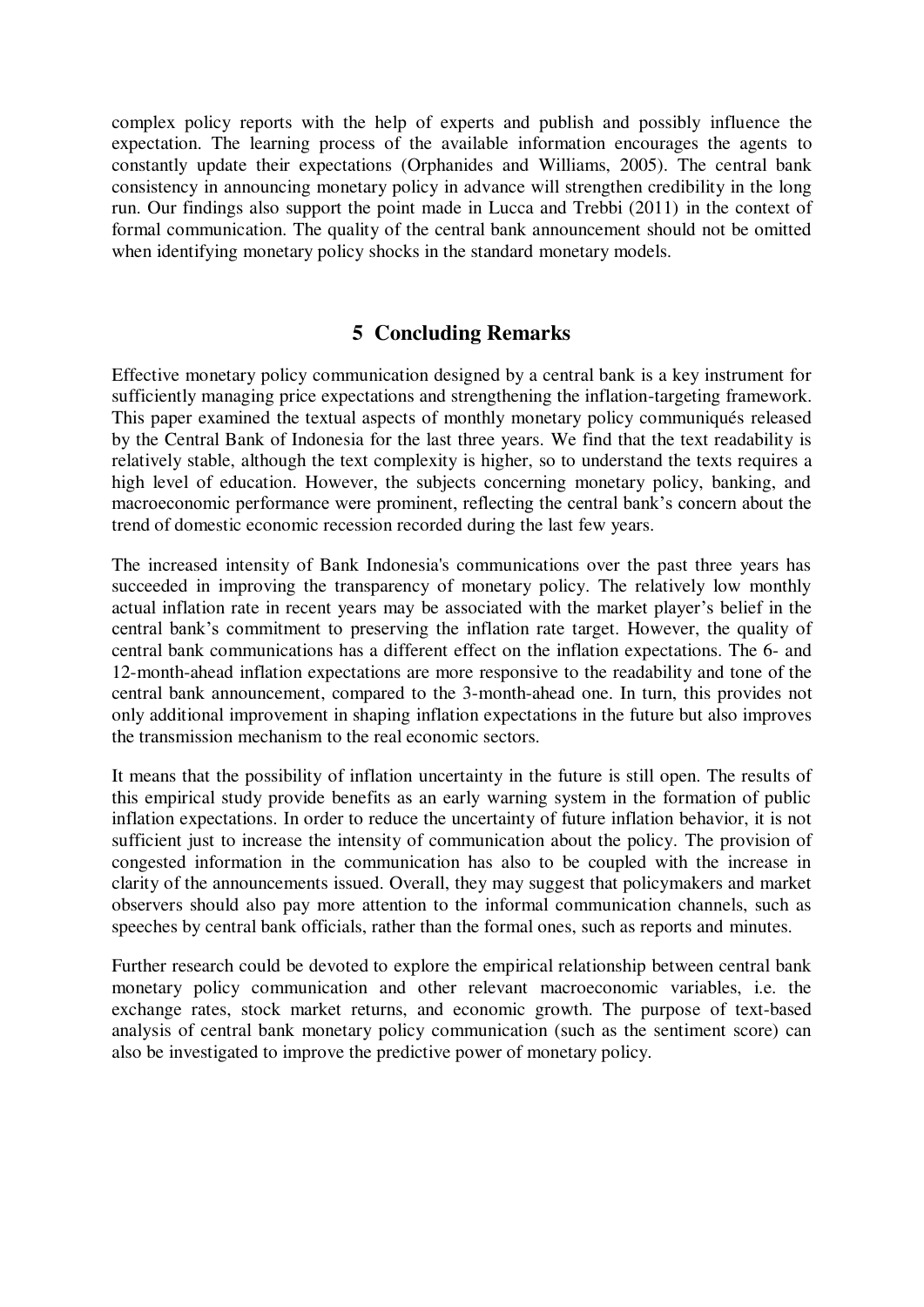#### **References**

- Agustin, W, H. Prasnawaty, and R.W. Sari, (2015) "Kajian Desain Ulang Pelaksanaan Survei Ekspektasi Inflasi", *Occasional Paper Bank Indonesia*, OP/3/2015, May.
- Ahokpossi, C., A. Isnawangsih, M.S. Naoaj, and T. Yan, (2020) "The Impact of Monetary Policy Communication in an Emerging Economy: The Case of Indonesia", IMF Working Paper WP/20/109.
- Anwar, M. and T. Chawwa, (2008) "Analisis Ekspektasi Inflasi Indonesia Pasca ITF", *Bank Indonesia Working Paper* 09.
- Başkaya, Y.S., E. Gülşen, and A.H. Kara, (2012) "Inflation Expectations and Central Bank Communication in Turkey", *Central Bank Review,* 12, July: 1-10.
- Bernanke, B., (2010) "The Economic Outlook and Monetary Policy". Federal Reserve Bank of Kansas City Economic Symposium, Jackson Hole, Wyoming, August 27.
- Biddinika, M.K., RP. Lestari, B. Indrawan, K. Yoshikawa, K. Tokimatsu, F. Takahashi, (2016) "Measuring the Readability of Indonesian Biomass Websites: The Ease of Understanding Biomass Energy Information on Websites in the Indonesian Language", *Renewable and Sustainable Energy Reviews*, 59: 1349–57, DOI: https://doi.org/10.1016/j.rser.2016.01.078.
- Blinder, A.S., (2006) "Monetary Policy by Committee: Why and How?", *European Journal of Political Economy*, 23: 106-23, DOI: https://doi.org/10.1016/j.ejpoleco.2006.01.003.
- Born. B., M. Ehrmann. and M. Fratzscher, (2012) "Communicating About Macro-prudential Supervision - A New Challenge for Central Banks". *International Finance*, 15(2) June: 179-203, DOI: [10.1111/j.1468-2362.2012.01301.x](http://dx.doi.org/10.1111/j.1468-2362.2012.01301.x)
- Brand, C., J. Turunen, and D. Bnuncic, (2010) "The impact of ECB Monetary Policy Decisions and Communication on the Yield Curve". *Journal of the European Economic Association*, 8(6): 1266-98, DOI: https://doi.org/10.1111/j.1542-4774.2010.tb00555.x.
- Bulíř, A., M. Čihák, and D.J. Jansen, (2013) "What Drives Clarity of Central Bank Communication about Inflation?", *Open Economies Review*, 24: 125–45, DOI: https://doi.org/10.1007/s11079-012-9259-z.
- Cabral, R., F.G. Carneiro, and A.V. Mollick, (2018) "Inflation Targeting and Exchange Rate Volatility in Emerging Markets", Policy Research Paper No. 7712, World Bank.
- Dewati, W., M. Anwar, and T. Chawwa. (2009) "Strategi Komunikasi yang Efektif dalam Mengelola Ekspektasi Inflasi", *Bank Indonesia Working Paper* 11.
- Draghi, M., (2014) "Central Bank Communication", Speech at PR Manager of the Year Award, Handelsblatt, July 15.
- Españo, V.T., (2018) "Does the Release of BSP Official Inflation Forecasts Significantly Influence the Formation of Inflation Expectations of Private Sector Economists?", *Bangko Sentral Review*, 2018.
- Farr, J.N., J.J. Jenkins, and D.G. Paterson, (1951) "Simplification of Flesch Reading Ease Formula", *Journal of Applied Psychology*, 35(5): 333–37.
- Filardo, A., (2018) "Transparency and Communication in Monetary Policy: A Survey of Asian Central Banks", paper prepared for the Bangko Sentral ng Pilipinas - Bank for International Settlements (BSP-BIS) Research Conference on Transparency and Communication in Monetary Policy, 1 February, in Manila, Philippines.
- Flesch, R., (1948) "A New Readability Yardstick". *Journal of Applied Psychology*, 32: 221- 33, DOI: https://doi.org/10.1037/h0057532.
- Garcia-Herrero, A., E. Girardin, and A. Lopez-Marmolejo, (2019) "Mexico's Monetary Policy Communication and Money Markets", *International Journal of Economics and Finance*, 11(2): 81-97, DOI:10.5539/ijef.v11n2p81.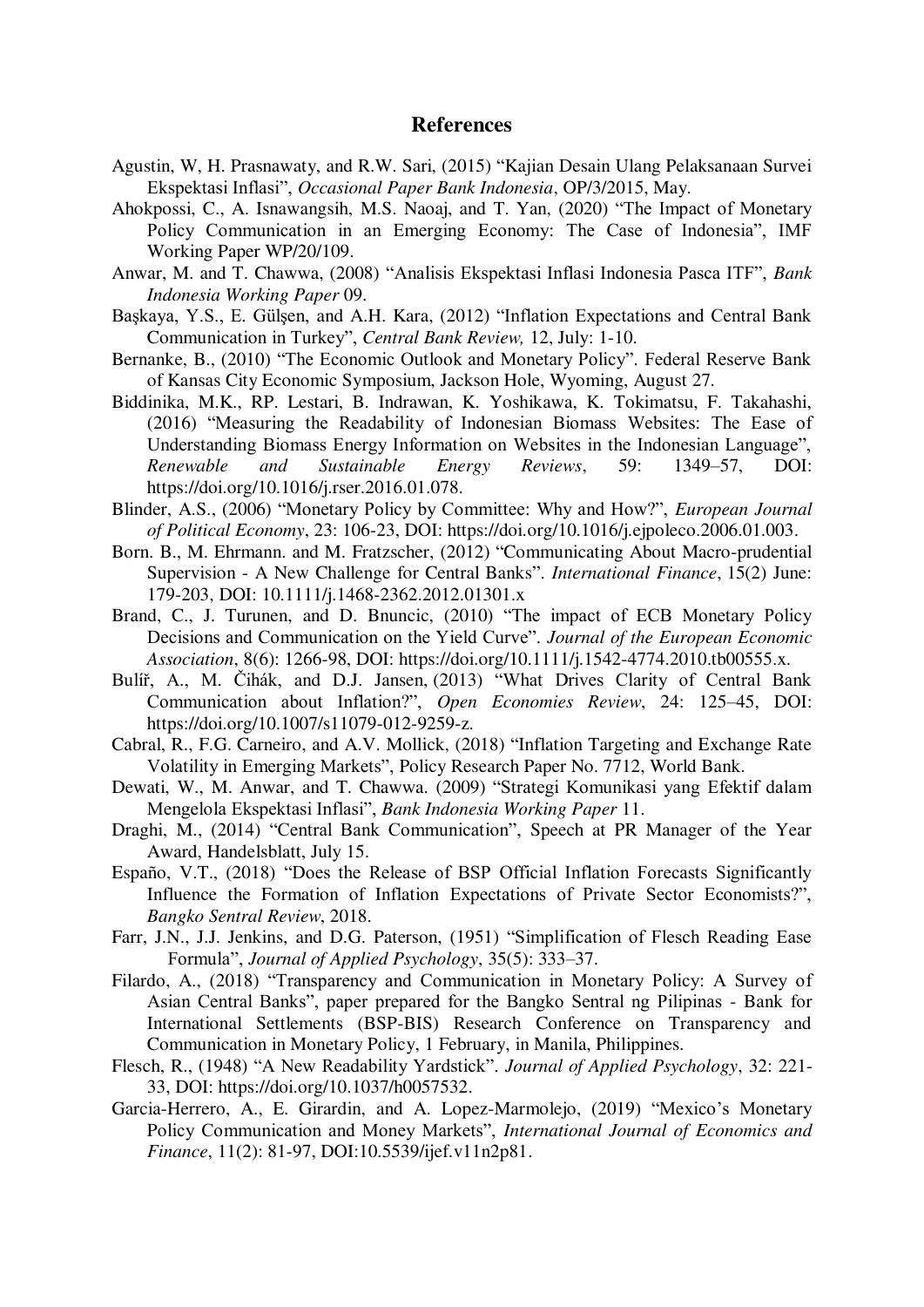- Hakim, R., (2016) "Meninjau Kembali Seberapa Penting Target Inflasi Bank Indonesia dalam Mengontrol Laju Inflasi", *Ekuitas: Jurnal Ekonomi dan Keuangan*, 20(1), March: 53-71, DOI: https://doi.org/10.24034/j25485024.y2016.v20.i1.40.
- Hansen, S. and M. McMahon, (2016) "Shocking Language: Understanding the Macroeconomic Effects of Central Bank Communication". *Journal of International Economics*, 99(1): 114-33, DOI: https://doi.org/10.1016/j.jinteco.2015.12.008.
- Jansen, D., (2011a) "Does the Clarity of Central Bank Communication Affect Volatility in Financial Markets?", Evidence from Humphrey-Hawkins Testimonies". *Contemporary Economic Policy*, 29: 494-509, DOI: https://doi.org/10.1111/j.1465-7287.2010.00238.x.
- Jansen, D., (2011b) "Mumbling with Great Incoherence: Was it Really so Difficult to Understand Alan Greenspan?", *Economic Letters*, 113: 70-2, DOI: https://doi.org/10.1016/j.econlet.2011.05.034.
- Jansen, D. and J. De Haan, (2007) "Were Verbal Efforts to Support the Euro Effective? A High Frequency Analysis of ECB Statements". *European Journal of Political Economy*, 23(1): 245-59, DOI: https://doi.org/10.1016/j.ejpoleco.2006.09.017.
- Jansen, D. and R. Moessner, (2016) "Communicating Dissent on Monetary Policy: Evidence from Central Bank Minutes". DNB Working Paper 512.
- Kincaid, J.P., R.P. Fishburne, R.L. Rogers, and B.S. Chissom, (1975) "Derivation of New Readability Formulas (Automated Readability Index, Fog Count, and Flesch Reading Ease Formula) for Navy Enlisted Personnel", *Research Branch Report* 8-75. Chief of Naval Technical Training: Naval Air Station Memphis.
- Kuncoro, H., (2021) "Central Bank Communication and Policy Interest Rate", *International Journal of Financial Research*, 12(1): 76-91, DOI:10.5430/ijfr.v12n1p76.
- Lee, Y.J., S.Y. Kim, and K.Y. Park, (2019) "Deciphering Monetary Policy Board Minutes through Text Mining Approach: The Case of South Korea", *Korean Economic Review*, 35(2): 471-511.
- Luangaram, P. and W. Wongwachara, (2017) "More than Words: A Textual Analysis of Monetary Communication Policy," PIER Discussion Papers 54, Puey Ungphakorn Institute for Economic Research, February.
- Lucca, D.O. and F. Trebbi, (2009) "Measuring Central Bank Communication: An Automated Approach with Application to FOMC Statements." *NBER Working Paper No. 15367*, National Bureau of Economic Research.
- Mathur, A. and R. Sengupta, (2019) "Analysing Monetary Policy Statements of the Reserve Bank of India", Indira Gandhi Institute of Development Research, WP-2019-012, May.
- Mendonca, H.F., and R.T.F. Nicolay, (2017) "Is Communication Clarity from Fiscal Authority Useful? Evidence from an Emerging Economy". *Journal of Policy Modeling*, 39(1): 35–51, DOI: https://doi.org/10.1016/j.jpolmod.2016.10.004.
- Moessner, R., (2014) "Effects of Explicit FOMC Policy-Rate Guidance on Equities and Risk Measures". *Applied Economics*, 46(18): 2139-53, DOI: https://doi.org/10.1080/00036846.2014.894668
- Montes, G.C., and A. Curi, (2017) "Disagreement in Expectations about Public Debt, Monetary Policy Credibility and Inflation Risk Premium". *Journal of Economics and Business*, 93: 46-61, DOI: https://doi.org/10.1016/j.jeconbus.2017.06.003.
- Montes, G.C. and R.T.F. Nicolay, (2017) "Does Clarity of Central Bank Communication Affect Credibility? Evidences Considering Governor-Specific Effects", *Journal Applied Economics*, 49(32): 3163-80, DOI: https://doi.org/10.1080/00036846.2016.1254346.
- Montes, G.C., L.V., Oliveira, A. Curi, and R.T.F. Nicolay, (2016) "Effects of Transparency, Monetary Policy Signaling and Clarity of Central Bank Communication on Disagreement about Inflation Expectations". *Applied Economics*, 48(7): 590-607, DOI: https://doi.org/10.1080/00036846.2015.1083091.